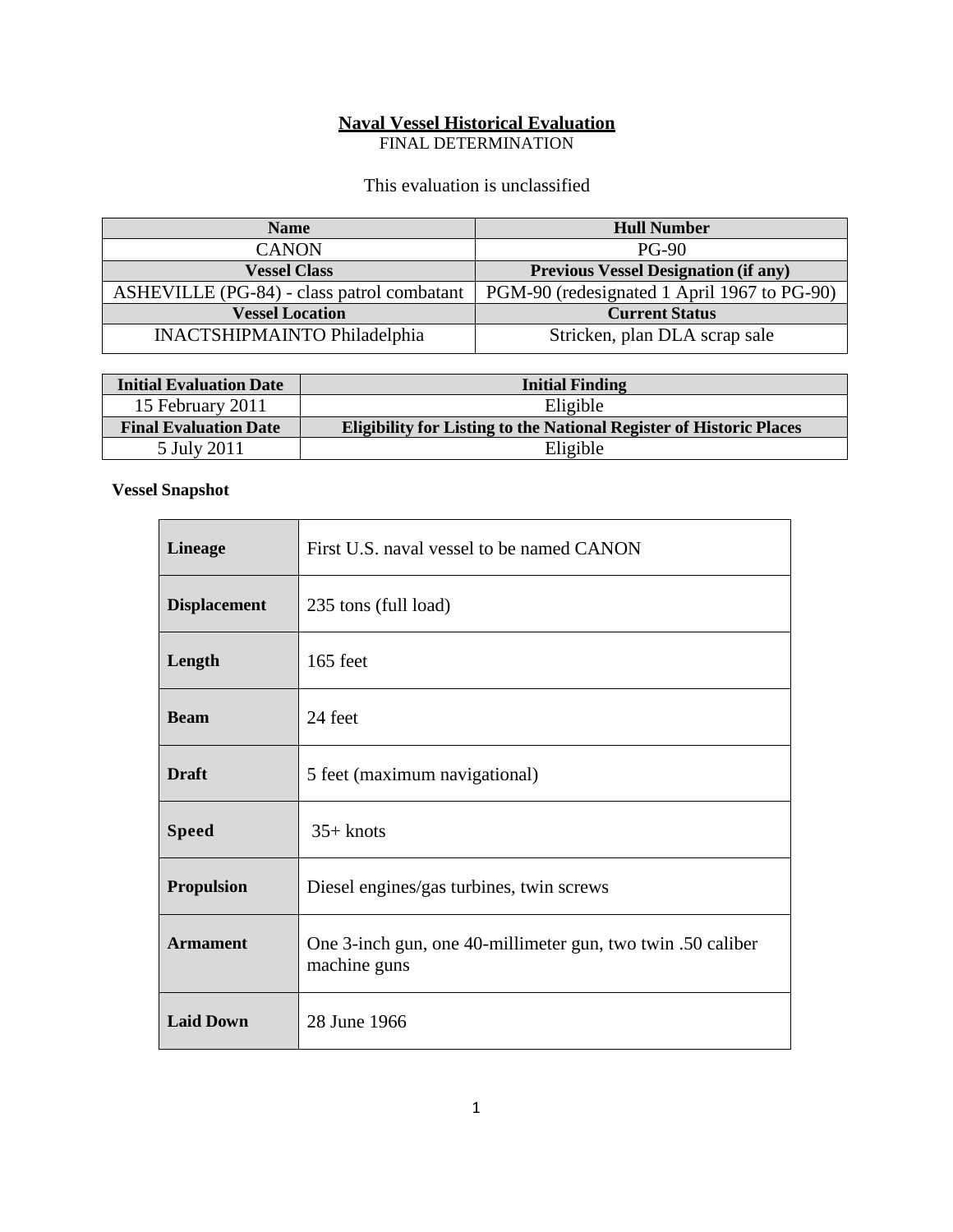| <b>Launched</b>     | 22 July 1967                                              |
|---------------------|-----------------------------------------------------------|
| <b>Built By</b>     | Tacoma (WA) Boatbuilding Co.                              |
| <b>Sponsor</b>      | Mrs. Harold M. Tollefson, wife of the Mayor of Tacoma, WA |
| <b>Delivered</b>    | 26 July 1968                                              |
| <b>Commissioned</b> | 26 July 1968                                              |
| Decommissioned      | 31 January 1977                                           |
| <b>Stricken</b>     | 9 October 1984                                            |

## **Vessel History**

| <b>Deployments</b><br><b>Summary</b> | Western Pacific (WestPac) 1970-1974, homeported at Guam (1 February<br>1970-30 June 1974). Deployed to Vietnam (25 June-27 August 1970, 22<br>April-25 August 1971, 4 March-31 August 1972). Homeported at San Diego,<br>1 July 1974-31 January 1977.                                                                                                                                                                      |
|--------------------------------------|----------------------------------------------------------------------------------------------------------------------------------------------------------------------------------------------------------------------------------------------------------------------------------------------------------------------------------------------------------------------------------------------------------------------------|
| <b>Awards</b>                        | 1 Meritorious Unit Commendation, 1 Navy E Ribbon, Vietnam Service<br>Medal (four engagement stars); Republic of Vietnam Meritorious Unit<br>Citation – Gallantry.                                                                                                                                                                                                                                                          |
| <b>Noteworthy</b><br><b>Events</b>   | Ambushed while transiting the Song [River] Bo De, Republic of Vietnam, on 11<br>August 1970, CANON received eight B-40 rocket hits as well as heavy automatic<br>weapons and small arms fire that wounded 10 men, including the commanding<br>officer, and caused heavy damage. LCDR David B. Robinson, the CO, and $LT(ig)$<br>Robert S. Herbert, USNR, the weapons officer, each received the Navy Cross for<br>heroism. |
| DANFS* Entry                         | In early stages of preparation. Deck log research will need to be conducted<br>for 1968 since the file does not contain a command history report for that<br>calendar year.                                                                                                                                                                                                                                                |

\**Dictionary of American Naval Fighting Ships*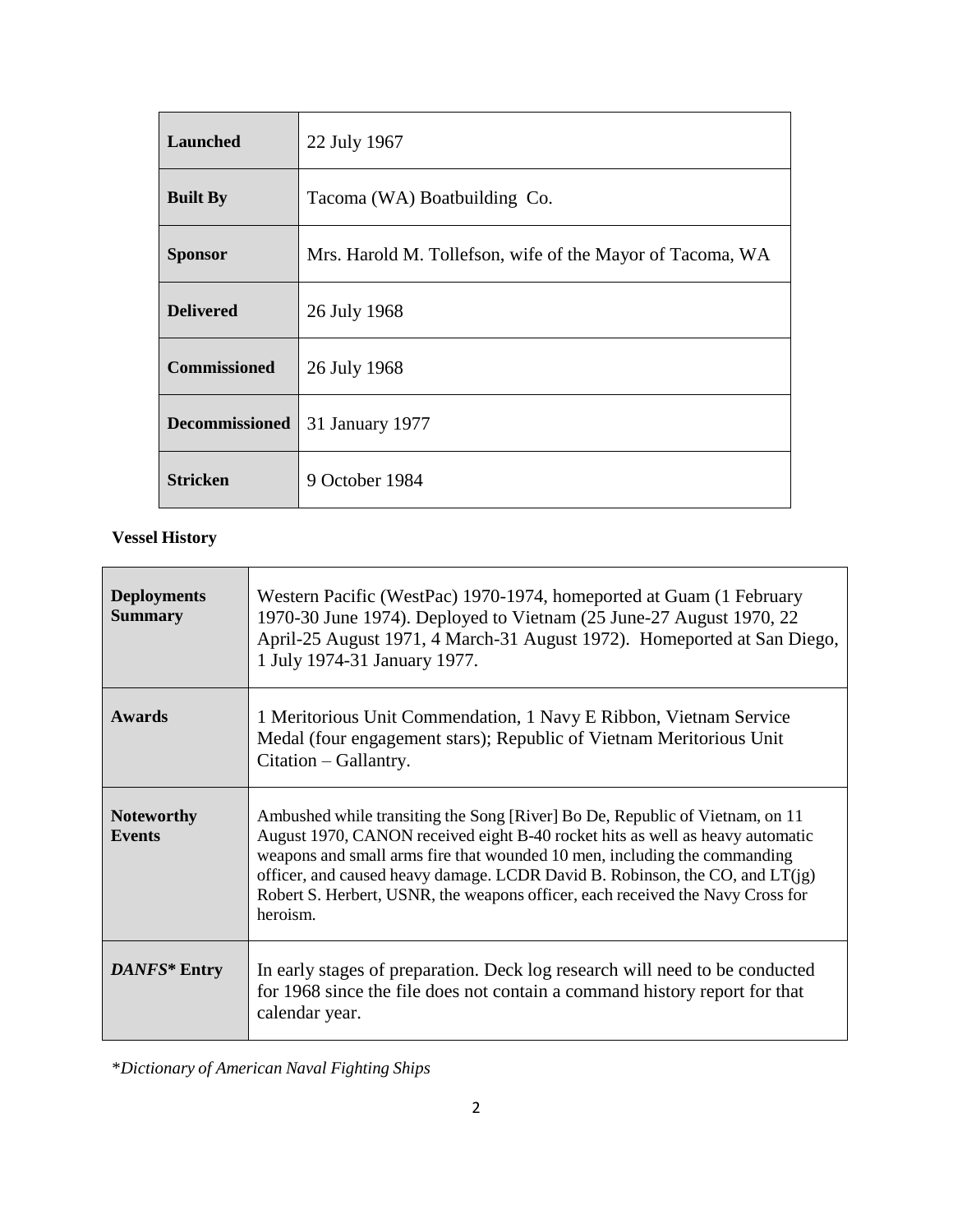**Criteria Evaluation 1**

| i.<br>Was the vessel awarded an individual           | N <sub>o</sub>                                      |
|------------------------------------------------------|-----------------------------------------------------|
| <b>Presidential Unit Citation? (A</b>                |                                                     |
| <b>Presidential Unit Citation is awarded to</b>      |                                                     |
| military units that have performed an                |                                                     |
| extremely meritorious or heroic act,                 |                                                     |
| usually in the face of an armed enemy.)              |                                                     |
| ii.<br>Did an individual act of heroism take         | Yes. LCDR David B. Robinson, the commanding         |
| place aboard the vessel such that an                 | officer, and LT (j.g.) Robert S. Herbert, USNR, the |
| individual was subsequently awarded                  | weapons officer, each received the Navy Cross for   |
| the Medal of Honor or the Navy Cross?                | heroism during the battle of 11 August 1970         |
| (The Medal of Honor is awarded for                   |                                                     |
| valor in action against an enemy force.              |                                                     |
| The Navy Cross is awarded for                        |                                                     |
| extraordinary heroism in action not                  |                                                     |
| justifying an award of the Medal of                  |                                                     |
| Honor.)                                              |                                                     |
| iii. Was a President of the United States was        | N <sub>o</sub>                                      |
| assigned to the vessel during his or her             |                                                     |
| naval service?                                       |                                                     |
| iv. Was the vessel was the first to                  | N <sub>o</sub>                                      |
| incorporate engineering, weapons                     |                                                     |
| systems, or other upgrades that                      |                                                     |
| represent a revolutionary change in                  |                                                     |
| naval design or warfighting capabilities?            |                                                     |
| Did some other historic or socially<br>$V_{\bullet}$ | N <sub>o</sub>                                      |
| significant event occur on board the                 |                                                     |
| vessel?                                              |                                                     |
| Assessment of integrity of (as appropriate)          | From photographic evidence, CANON appears to        |
| design, materials, workmanship, feeling and/or       | look much the same as she did when in active USN    |
| association                                          | service                                             |
| <b>Historical Evaluation Conclusion</b>              | Eligible                                            |

| <b>Sources</b> | CANON (PG-90) Command History Reports, 1969-1977 (ship did not submit for        |
|----------------|----------------------------------------------------------------------------------|
|                | 1968); Naval Ordnance Systems Command, Armament of Naval Vessels (31)            |
|                | December 1968); USS CANON [PG-90] Message Traffic, Commander, Naval              |
|                | Forces Vietnam [ COMNAVFORV], Naval Forces Vietnam [NAVFORV]                     |
|                | Operations Files; Miscellaneous Messages, etc., in CANON (PG-90) Source File and |
|                | Ship Name and Sponsor File, History and Archives Division, Naval History and     |
|                | Heritage Command.                                                                |
|                |                                                                                  |

<sup>1</sup> Evaluation conducted using triggers established for naval vessels in *Program Comment for the Department of Navy for the Disposition of Historic Vessels*, issued by the Advisory Council for Historic Preservation on 15 March 2010.